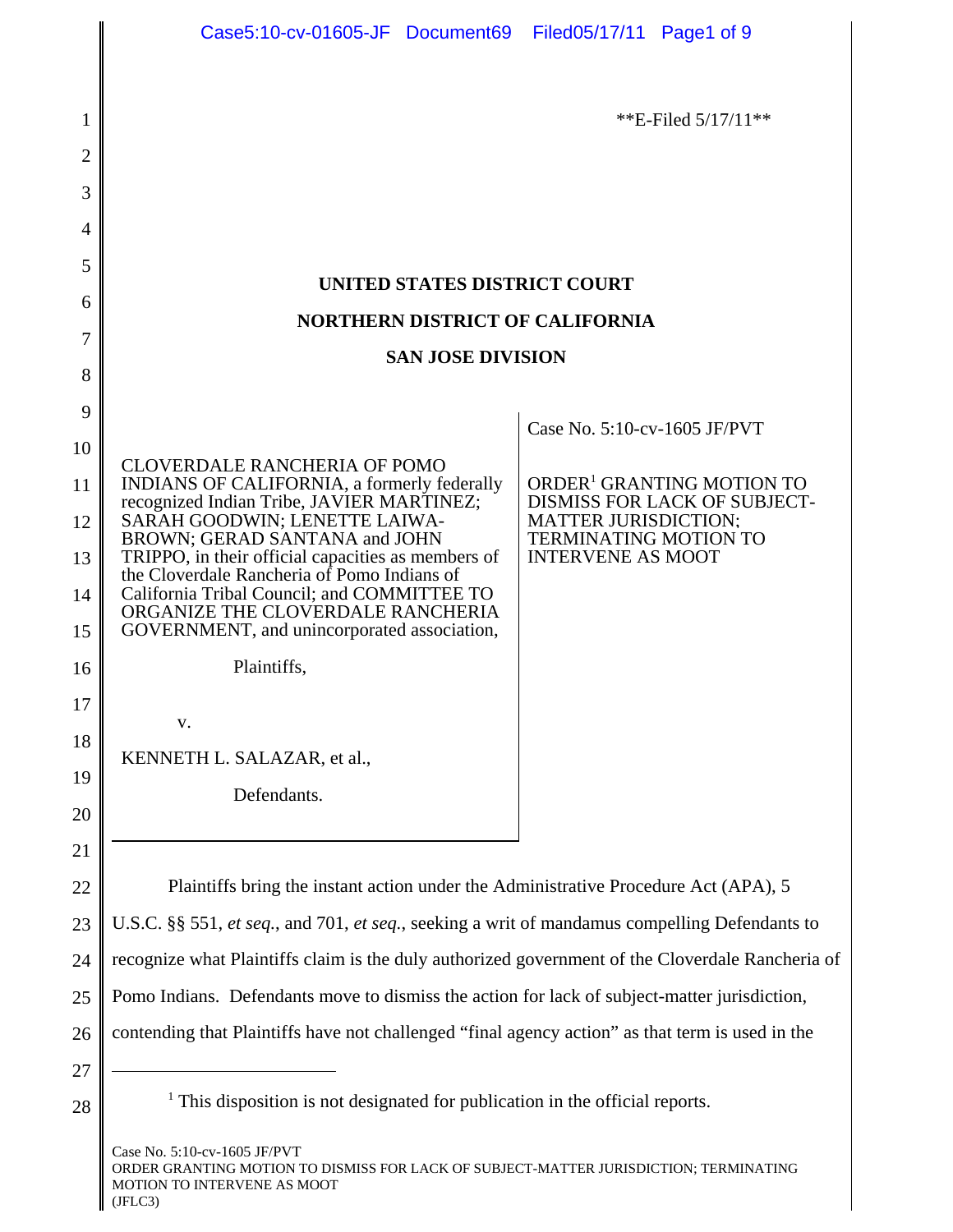1 2 3 4 5 APA. Proposed intervenors, who also claim to represent the Cloverdale Rancheria of Pomo Indians, move to intervene in the action and for sanctions against Plaintiffs. For the reasons discussed below, the Court concludes that it is without jurisdiction to hear the claims currently before it and will grant Defendants' motion to dismiss the action.<sup>2</sup> The motion to intervene and motion for sanctions will be terminated without prejudice as moot.

6

# **I. FACTUAL BACKGROUND**

7 8 9 10 11 12 13 14 In 1921, the United States government purchased the 27.5 acres comprising the Cloverdale Rancheria for the use of the Cloverdale Pomo Indians. (FAC ¶ 23.) In 1958, Congress enacted the California Rancheria Act ("Rancheria Act" or "the Act"), Pub. L. 85-671, 72 Stat. 619, *amended by* Pub. L. 88-419, 78 Stat. 390. The Rancheria Act provided that the lands and other assets of certain specified Indian Rancherias, including the Cloverdale Rancheria, were to be distributed to the members of each rancheria and the federal trust relationship dissolved. (FAC ¶ 26.) Federal supervision of the Cloverdale Rancheria and the Cloverdale Pomo Indians subsequently was terminated. (FAC ¶ 27.)

15 16 17 18 19 20 21 22 23 In 1979, a class action suit was brought against the United States on behalf of the distributees of seventeen of the Indian Rancherias terminated under the California Rancheria Act, including those of Cloverdale Rancheria. *Tillie Hardwick, et al. v. United States of America, et al*., No. C-79-1710 (N.D. Cal.) ("*Hardwick*"). The plaintiffs in that case asserted that the manner in which the United States terminated federal supervision of the tribes violated the Rancheria Act. On December 22, 1983, the parties entered into a Stipulated Judgment certifying a class consisting of all persons who received any of the assets of certain rancherias, including the Cloverdale Rancheria, and restoring them to the status of Indians under the laws of the United States. (FAC ¶ 29.) The stipulated judgement provides that:

24

25

The Secretary of the Interior shall recognize the Indian Tribes, Bands, Communities or groups of the [the listed rancherias] as

<sup>26</sup> 27 28  $2$  While the instant motions were pending, Plaintiffs filed a motion seeking leave to file a second amended complaint. (*See* Docket No. 62.) That motion is set to be heard on June 24, 2011. This order is without prejudice with respect to whether the Court has jurisdiction to hear Plaintiffs' proposed additional claims.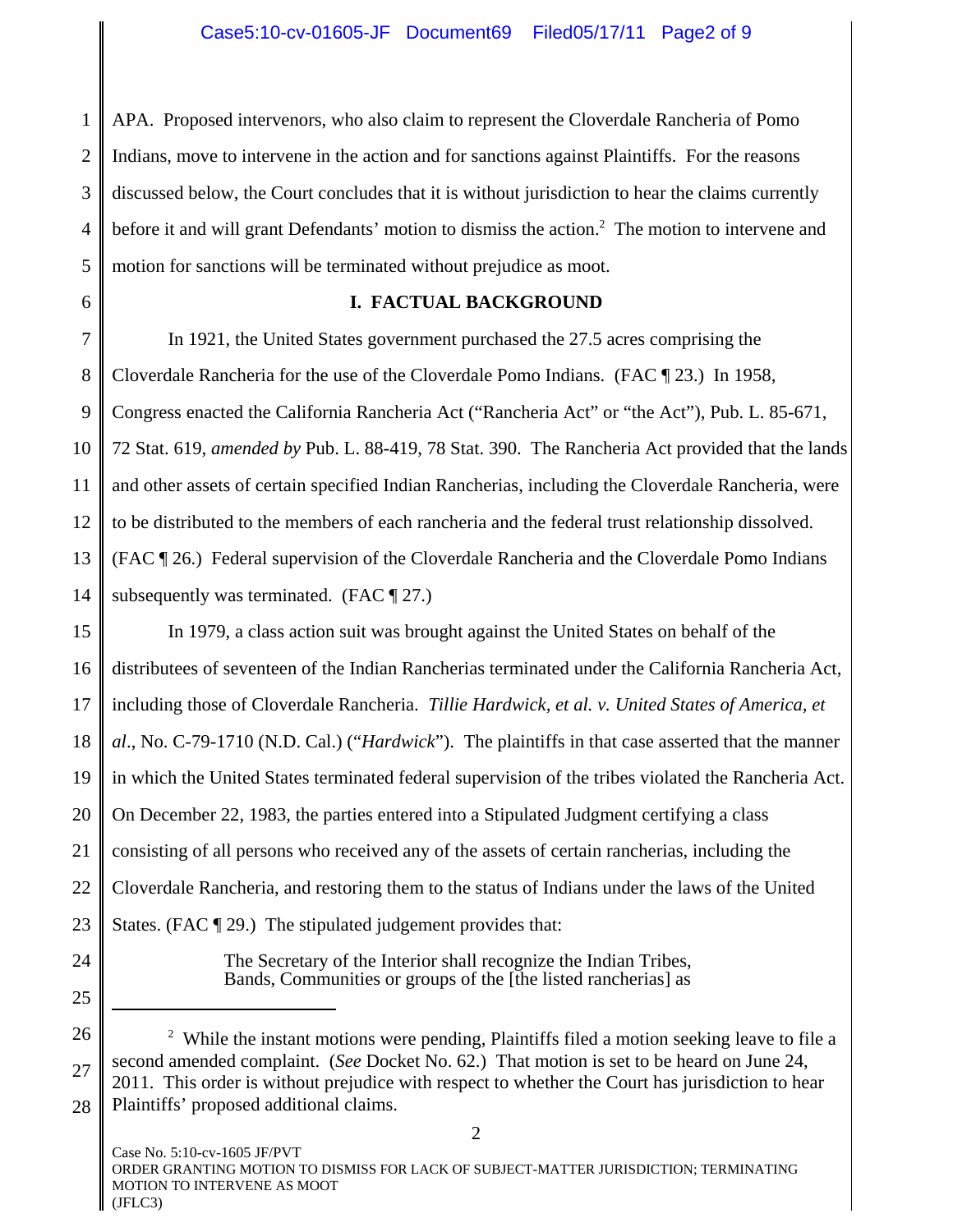Indian entities with the same status they possessed prior to distribution of the assets of these Rancherias under the California Rancheria Act, and said Tribes, Bands[,] Communities and groups shall be included on the Bureau of Indian Affairs' Federal Register list of recognized tribal entities.

4 5 (*Id.*) The Cloverdale Rancheria was returned to the list of federally recognized tribes on February 13, 1983, and it remains on the list. (FAC ¶ 30.)

6 7 8 9 10 11 12 13 14 15 16 17 18 19 20 21 22 23 24 The organization of a tribal government for the Cloverdale Rancheria has been the subject of prolonged dispute, much of which is not necessary to relate for purposes of this motion. It is relevant, however, that on April 1, 1997, the Department of Interior's Board of Indian Appeals ("IBIA") dissolved the recognition of two competing governments claiming to represent the Cloverdale Rancheria and determined that the only individuals entitled to participate in the reorganization of a tribal government were members of the *Hardwick* class, including distributees, dependent members, and lineal descendants of distributees or dependent members. *Alan-Wilson v. Sacramento Area Director*, 30 IBIA 241, 257 (1997) ("*Alan-Wilson I*"). The IBIA directed the Area Director to facilitate discussions with all individuals recognized as eligible to organize the Cloverdale Rancheria's tribal government under *Hardwick*. *Id.* On November 8, 1997, a meeting of eligible persons was organized by the BIA Sacramento Area Tribal Operations Officer. *See Alan-Wilson v. Acting Sacramento Area Director*, 33 IBIA 55 (1998) ("*Alan-Wilson II*"). The attendees at the meeting passed a resolution supporting a tribal council elected on June 1, 1996 ("June 1996 Interim Council") as their interim governing body. *Id.* The June 1996 Interim Council then was recognized by the Area Director as the rightful governing body of the Cloverdale Rancheria. *Id.* That decision was upheld in subsequent litigation. *See id.*; *see also Alan-Wilson v. United States*, No. C-9601037 CW (N.D. Cal.) (Judgment Sept. 16, 1999), *aff'd sub nom Cloverdale Rancheria of Pomo Indians of California v. United States*, 23 Fed. Appx. 819 (9th Cir. 2001).

25 26 27 However, disputes over the government of the Rancheria continued. Plaintiffs contend that the June 1996 Interim Tribal Council took various actions–including expanding tribal membership, holding tribal elections, and adopting a constitution–without proper notice or

28

1

2

3

Case No. 5:10-cv-1605 JF/PVT ORDER GRANTING MOTION TO DISMISS FOR LACK OF SUBJECT-MATTER JURISDICTION; TERMINATING MOTION TO INTERVENE AS MOOT (JFLC3)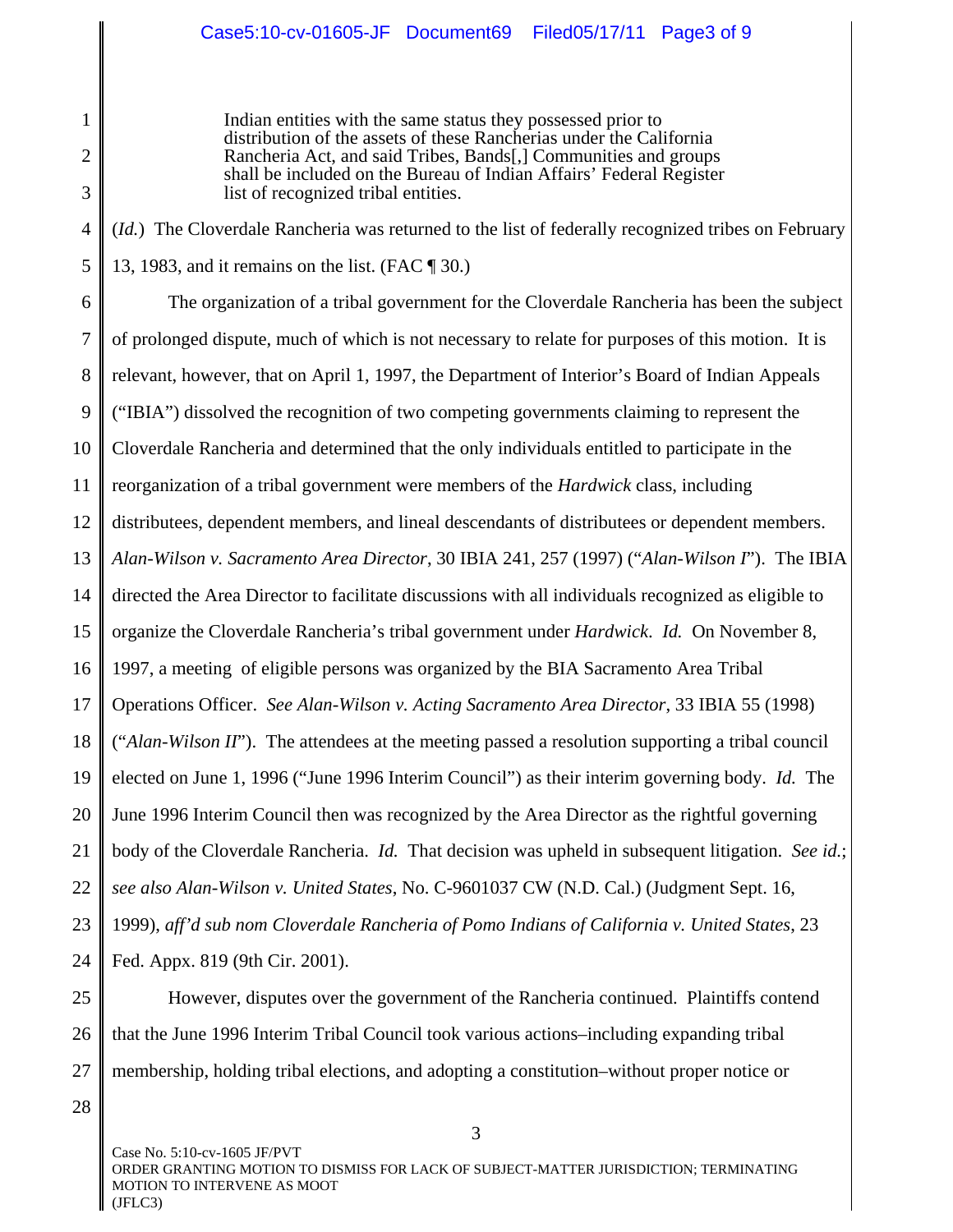1 2 3 4 5 6 7 8 9 authority from those authorized to organize the Rancheria's government. (*See* FAC ¶¶ 40-47.) On March 12, 2008, the BIA's Central California Agency Superintendent declined to approve the constitution adopted by the Interim Council, because it was not adopted by the class of individuals identified in *Hardwick*. (FAC Ex. 6.) Meanwhile, in 2007, the Committee to Organize the Cloverdale Rancheria Government began its own efforts to conduct elections. (FAC ¶ 58.) The Committee claims to have worked with officials and staff of the BIA to identify a complete list of *Hardwick* class members who are eligible to participate, and to have held elections in December 2008 and January 2009 adopting a constitution and electing a tribal council ("January 2009 Council"). (FAC ¶ 58-63.)

10

#### **II. PROCEDURAL BACKGROUND**

11 12 13 14 15 16 17 18 19 20 21 On March 25, 2009, Plaintiffs made a formal request to the Central California Agency Superintendent to recognize their formal organization of the Cloverdale Rancheria, including the December 2008 constitution and January 2009 Council. On April 2, 2009, in response to a request from the BIA, Plaintiffs filed a clarification of their request for recognition confirming that they were not seeking a secretarial election under the Indian Reorganization Act, 25 U.S.C. § 476(a), but rather recognition of the 2009 Council as a matter of inherent tribal sovereignty under 25 U.S.C. § 476(h). (FAC Ex. 4-B.) On June 19, 2009, the Central California Agency Superintendent denied Plaintiffs' request, stating that the BIA had no authority to give recognition to a tribal governing document. (FAC Ex. 4-C.) Plaintiffs filed an appeal, with respect to which the BIA Regional Director was required by regulation to issue a decision not later than December 1, 2009. (FAC Ex. 4-D.)

22 23 24 25 26 27 The Regional Director did not issue a timely decision on Plaintiffs' appeal, and Plaintiffs filed the instant action on April 14, 2010, alleging that Defendants unlawfully denied recognition of the tribal government and unlawfully failed to decide their appeal. (Dkt. 1.) On June 2, 2010, the Regional Director issued a decision upholding the Superintendent's decision, finding that there was insufficient documentation to establish that only *Hardwick* class members had voted in the election, and that there was no basis upon which the BIA could determine whether only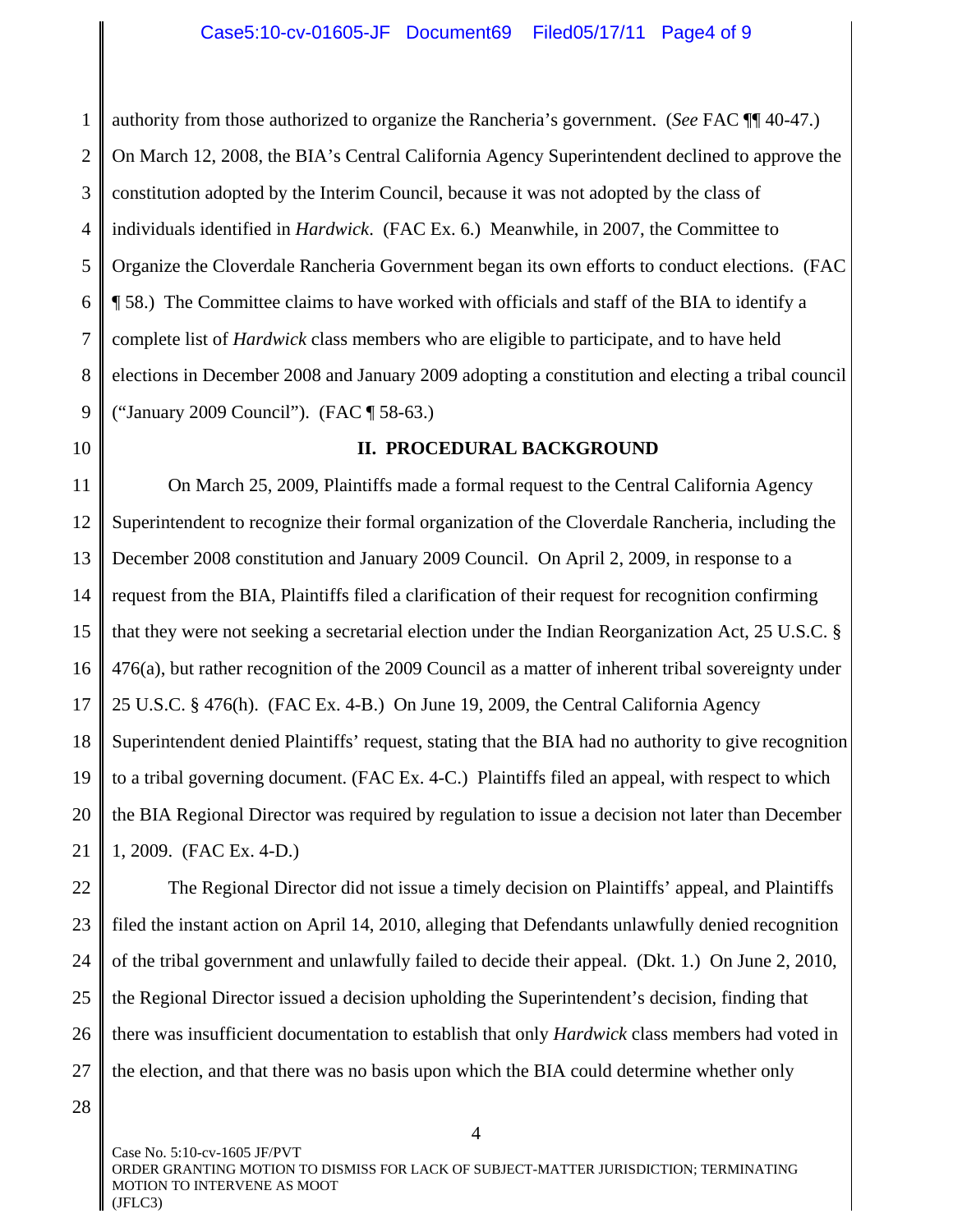# Case5:10-cv-01605-JF Document69 Filed05/17/11 Page5 of 9

1 2 3 4 eligible individuals participated because there was no request for a secretarial election or evidence that the tribe had conferred any authority on the BIA concerning the validity of its elections. (FAC Ex.8.) On July 6, 2010, Plaintiffs appealed the Regional Director's decision to the IBIA. (FAC Ex. 9.)

5 6 7 8 9 10 11 12 On July 9, 2010, Plaintiffs filed an amended complaint in this action alleging three claims for relief. First, Plaintiffs allege that Defendants were obligated under *Hardwick* to provide necessary and appropriate assistance to their efforts to organize the government of the Cloverdale Rancheria, and unlawfully have failed to perform such actions. Second, Plaintiffs claim that Defendants were obligated to recognize their duly authorized organization of the Rancheria and unlawfully have failed to do so. Third, Plaintiffs allege that Defendants violated their equal protection rights by failing to treat them in the same manner as other tribes in the Harwick plaintiff class.

13 14 15 16 17 18 On October 8, 2010, after hearing argument on the instant motions, the Court asked Defendants to seek expedited consideration of Plaintiffs' administrative appeal by the Interior Board of Indian Appeals ("IBIA") and stayed the case for ninety days. Eighty-nine days later, on January 5, 2011, the Regional Director of the BIA petitioned the IBIA to expedite consideration of Plaintiffs' administrative appeal. On February 1, 2011, the IBIA issued an order denying the request for expedited consideration.

19

#### **III. STANDARD OF REVIEW**

20

# **A. Motion to Dismiss for Lack of Subject Matter Jurisdiction**

21 22 23 Pursuant to Fed. R. Civ. P. 12(b)(1), a defendant may move to dismiss a complaint for lack of subject matter jurisdiction. The plaintiff bears the initial burden of proving that subject matter jurisdiction exists. *Robinson v. United States*, 586 F.3d 683, 685 (9th Cir. 2009).

24 **B. Jurisdiction Under the APA**

25 26 27 The APA authorizes suit by "[a] person suffering legal wrong because of agency action, or adversely affected or aggrieved by agency action within the meaning of a relevant statute." 5 U.S.C. § 706. However, a federal court has authority to review only "final agency action"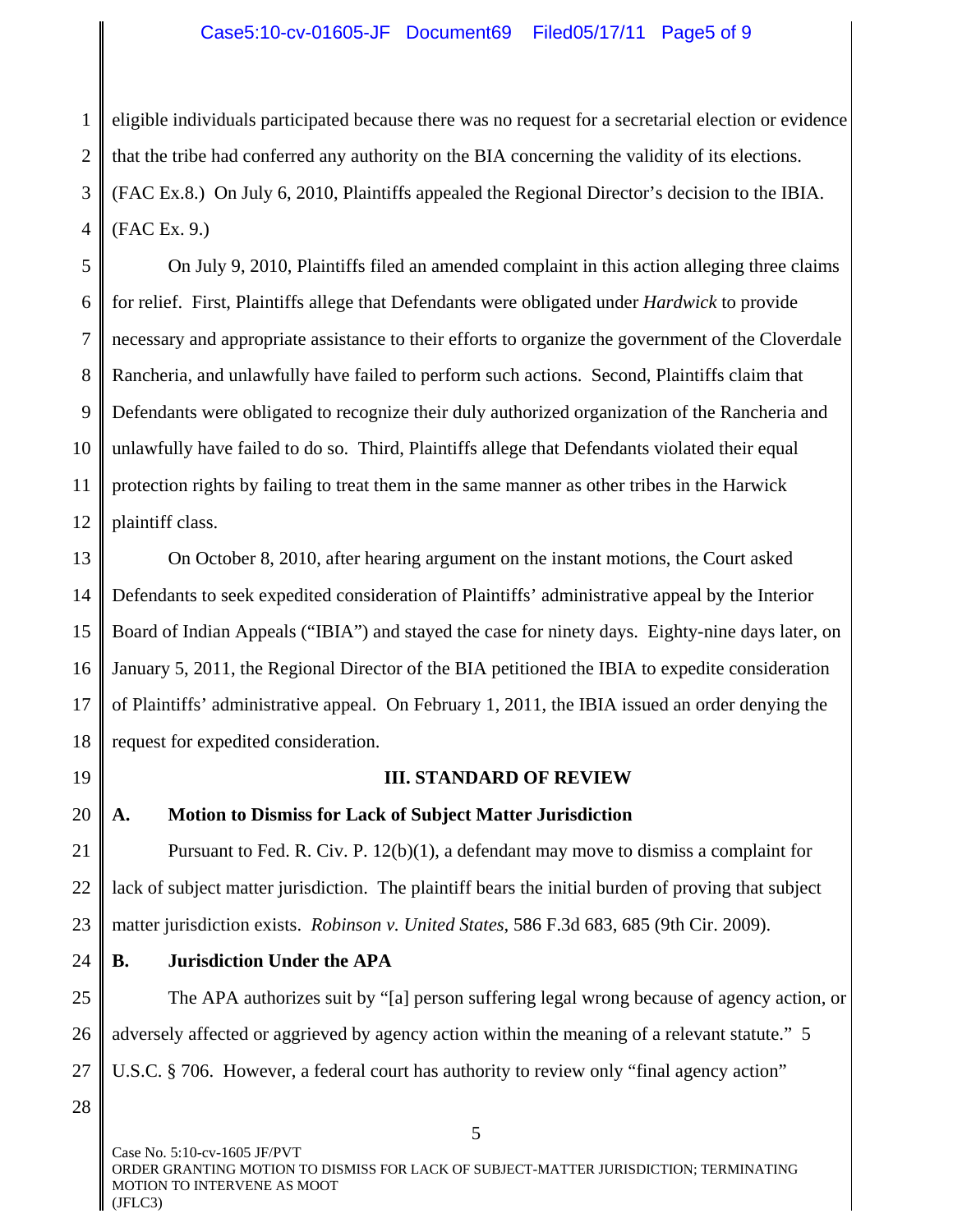1 2 3 4 5 6 7 8 9 10 11 12 13 pursuant to 5 U.S.C.§ 704, unless another statute provides a right of action. *Oregon Natural Desert Ass'n v. U.S. Forest Service*, 465 F.3d 977, 982 (9th Cir. 2006). Courts also have authority to "compel agency action unlawfully withheld or unreasonably delayed." 5 U.S.C. §706(1). However, "a claim under § 706(1) can proceed, only where a plaintiff asserts that an agency failed to take a *discrete* agency action that it is *required* to take." *Hells Canyon Preservation Council v. U.S. Forest Serv.*, 593 F.3d 923, 932 (2010) (quoting *Norton v. Southern Utah Wilderness Alliance* (*SUWA*), 542 U.S. 55, 64 (2004)). A court's power to "compel agency action" is carefully circumscribed to situations where an agency has ignored a specific legislative command. *Id.* The Supreme Court made clear that a "'failure to act' is not the same thing as a 'denial.'" *SUWA*, 542 U.S. at 63. Finally, a court does not reach the question of whether a delay in taking action was unreasonable until it has found that the agency has failed to take a discrete, non-discretionary action. *See id.* at 63 n.1 ("[A] delay cannot be unreasonable with respect to an action that is not required.").

14

#### **IV. DISCUSSION**

15 16 17 18 19 20 21 22 23 Defendants move to dismiss Plaintiffs' amended complaint for lack of subject matter jurisdiction, alleging that Plaintiffs failed to exhaust their administrative remedies as required by § 704 of the APA. However, Plaintiffs have disclaimed any challenge to the agency's decision of June 19, 2009 or June 2, 2010. Pl.'s Op. at 6 n.4. Instead, they argue that Defendants were legally required both as a matter of general federal Indian law and under *Hardwick* to recognize the Cloverdale Rancheria–and in particular to recognize the results of the 2008 and 2009 elections conducted by the Committee–and unreasonably have delayed taking that action. *Id.* at 8. They rely upon §706(1) of the APA, which grants the Court authority to "compel agency action unlawfully withheld or unreasonably delayed."

24 25 26 27 Plaintiffs note correctly that "[w]here an agency has failed to take action it is legally required to take, or has unreasonably delayed in taking such action, the APA authorizes a reviewing court to provide relief." *Id.* (citing *SUWA*, 542 U.S. at 63-64 & n.1). However, in *SUWA*, the Supreme Court made clear that in order to bring suit against an agency for failing to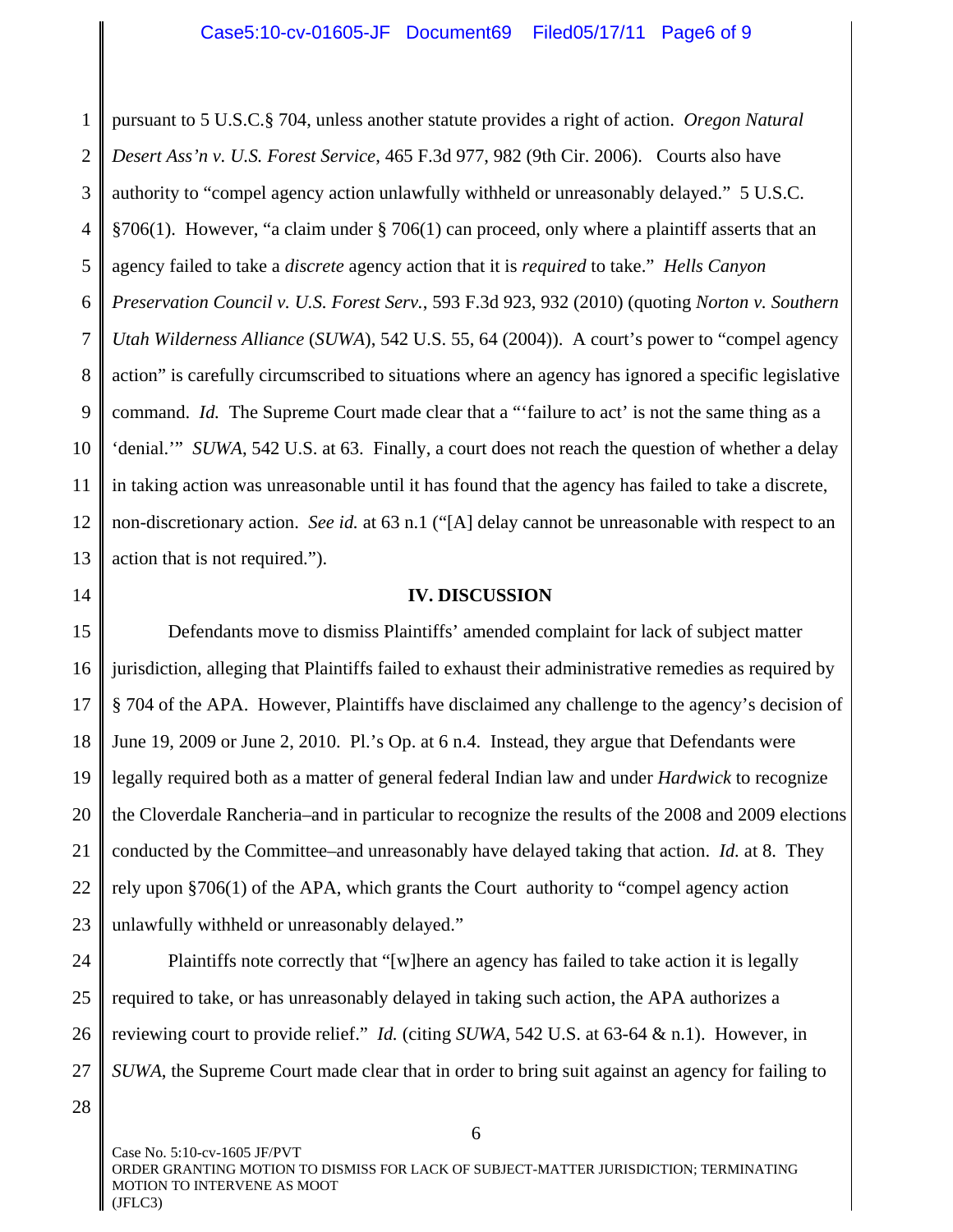#### Case5:10-cv-01605-JF Document69 Filed05/17/11 Page7 of 9

1 2 act, a plaintiff must show that the agency has ignored a specific legislative command. Plaintiffs have not made that showing here.

3 4 5 6 7 8 9 10 11 12 13 14 15 16 First, Plaintiffs claim that Defendants were "legally required to recognize a Cloverdale Rancheria tribal government" as a matter of general federal Indian law. Pl.'s Op. at 8. Plaintiffs do not point to a specific legislative command for this proposition; instead, they refer to the expansive provision 25 U.S.C. § 2, which grants the Secretary power to manage "all Indian affairs and [] all matters arising out of Indian relations." While they do cite three cases that emphasize the Department of Interior's responsibility to assist in resolution of disputes within tribes, all three cases relate to APA claims challenging final agency action under  $\S 706(2)$ , not the BIA's failure to take a required action under § 706(1). *Central Valley Miwok Tribe v. United States*, 515 F.3d 1262, 1267 (D.C. Cir. 2008); *Goodface v. Grassrope*, 708 F.2d 335, 339 (8th Cir. 1983); *Tarbell v. Dept. of Interior*, 307 F. Supp. 2d 409, 423 (N.D.N.Y 2004). In fact, far from supporting Plaintiffs' position that Defendants had a nondiscretionary duty to recognize Plaintiffs' tribal government, *Central Valley Miwok Tribe* emphasized the Interior Department's broad discretion in fulfilling its statutory duties with respect to the recognition of a tribal constitution under 25 U.S.C § 476(h). 515 F.3d at 1267.

17 18 19 20 21 22 23 24 It is conceivable that if the Secretary were to fail to respond to Plaintiffs' request for recognition entirely, the delay could eventually constitute final agency action. *See Cobell v. Norton*, 240 F.3d 1081, 1095 (D.C. Cir. 2001) ("[W]here an agency is under an unequivocal statutory duty to act, failure to act constitutes, in effect, an affirmative act that triggers 'final agency action' review. Were it otherwise, agencies could effectively prevent judicial review of their policy determinations by simply refusing to take final action." (internal citations and quotation marks omitted)). However, that is not the case here. Defendants did not fail to act on Plaintiffs' request; they denied it.

25 26 27 To the extent that Plaintiffs seek to challenge Defendants' failure to recognize the 2009 Council, their claim is better understood as contesting Defendants' *denial* of recognition rather than a *failure* to recognize. The Supreme Court has held that an agency's act of saying no to a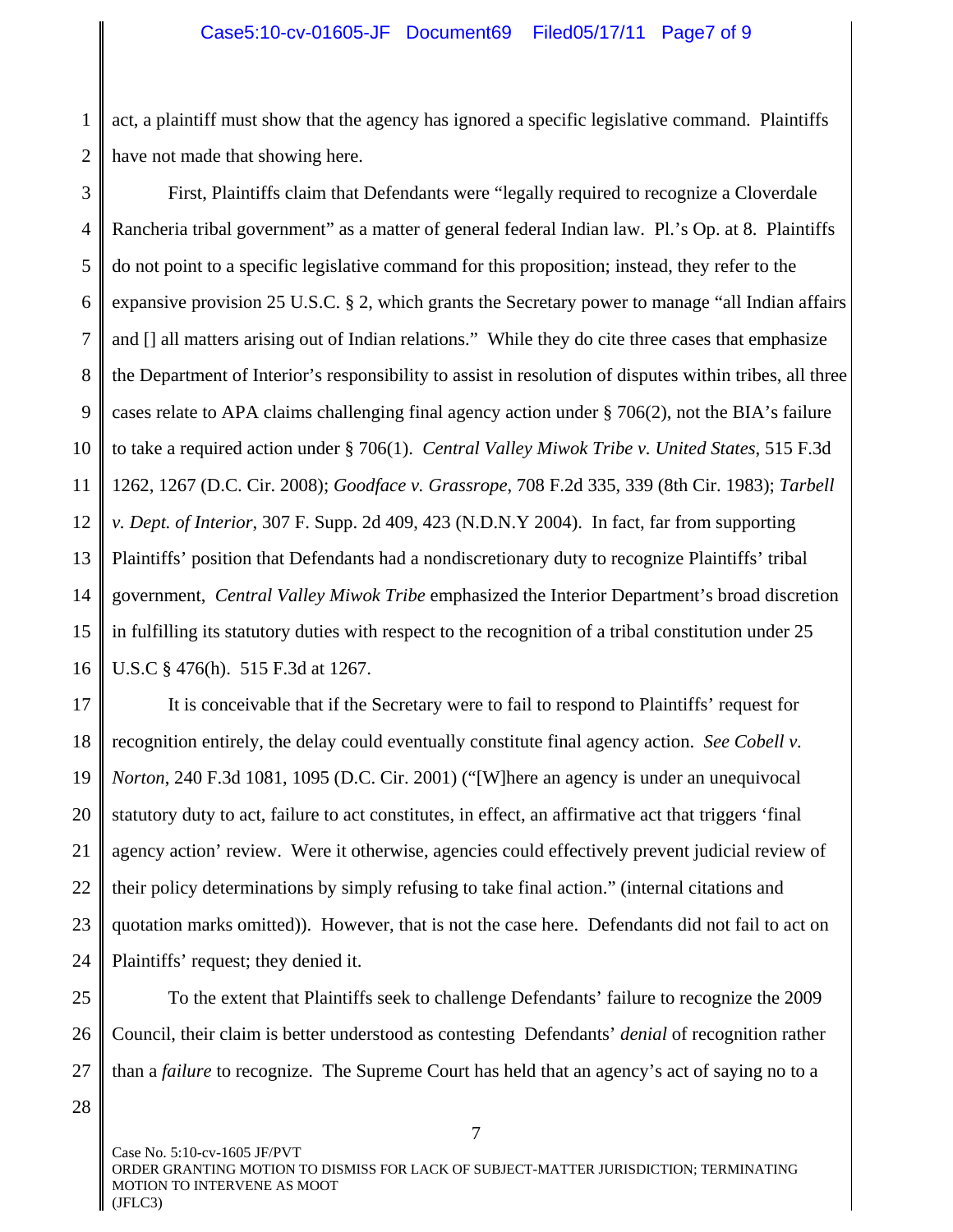#### Case5:10-cv-01605-JF Document69 Filed05/17/11 Page8 of 9

1 2 3 4 5 6 request properly is challenged under § 706(2) rather than § 706(1). *SUWA*, 542 U.S. at 63. The Ninth Circuit has similarly cautioned against the use of § 706(1) as an "attempt to end run" the requirements of § 706(2). *Hells Canyon Preservation Council*, 593 F.3d. at 933; *See also Ecology Ctr., Inc. v. United States Forest Serv.*, 192 F.3d 922 (9th Cir. 1992) (refused to allow plaintiffs to evade the finality requirement with complaints about sufficiency of agency action "dressed up as an agency's failure to act").

7 8 9 10 11 12 13 14 15 16 17 18 Plaintiffs claim that Defendants failed to meet their obligations to "assist with the effective organization of the Cloverdale Rancheria government" as requested by *Hardwick* presents a slightly different issue. While neither party has directed the Court's attention to language from the Stipulated Judgment imposing a specific duty on Defendants to assist in tribal reorganization, Defendants concede that the *Hardwick* Stipulation "included a requirement for the BIA to help the members of the Cloverdale Rancheria 'Hardwick Class' initially organize the government of their tribe." Def.'s Reply at 3. Defendants contend, however, that this obligation was fulfilled when the BIA assisted in the November 8, 1997 meeting that resulted in the recognition of the June 1996 Interim Council. *Id.* Plaintiffs ask the Court to engage in the "fact intensive" analysis of the six "TRAC factors" to determine if Defendants have unreasonably delayed fulfilling their obligations under *Hardwick*. Pl.'s Op. at 9 (citing *Telecommunications Research and Action Center v. FCC* ("*TRAC*"), 750 F.2d 70 (D.C. Cir. 1984)).

19 20 21 22 23 24 Plaintiffs provide no authority to support their contention that an agency's failure to comply with a Stipulated Judgment can give rise to an action *under the APA*. To the contrary, "a court's ability to 'compel agency action' is carefully circumscribed to situations where an agency has ignored a specific *legislative* command." *Hells Canyon*, 593 F.3d at 932 (emphasis added). If Plaintiffs' position is that Defendants have violated a court order, the proper claim for relief would appear to be one for enforcement of that order.

25 26 27 Even if Defendants' duties under *Hardwick* could serve as a basis for an APA action, Plaintiffs have not identified a discrete, nondiscretionary command with which Defendants have failed to comply. The Supreme Court has emphasized that unlike the failure to promulgate a rule